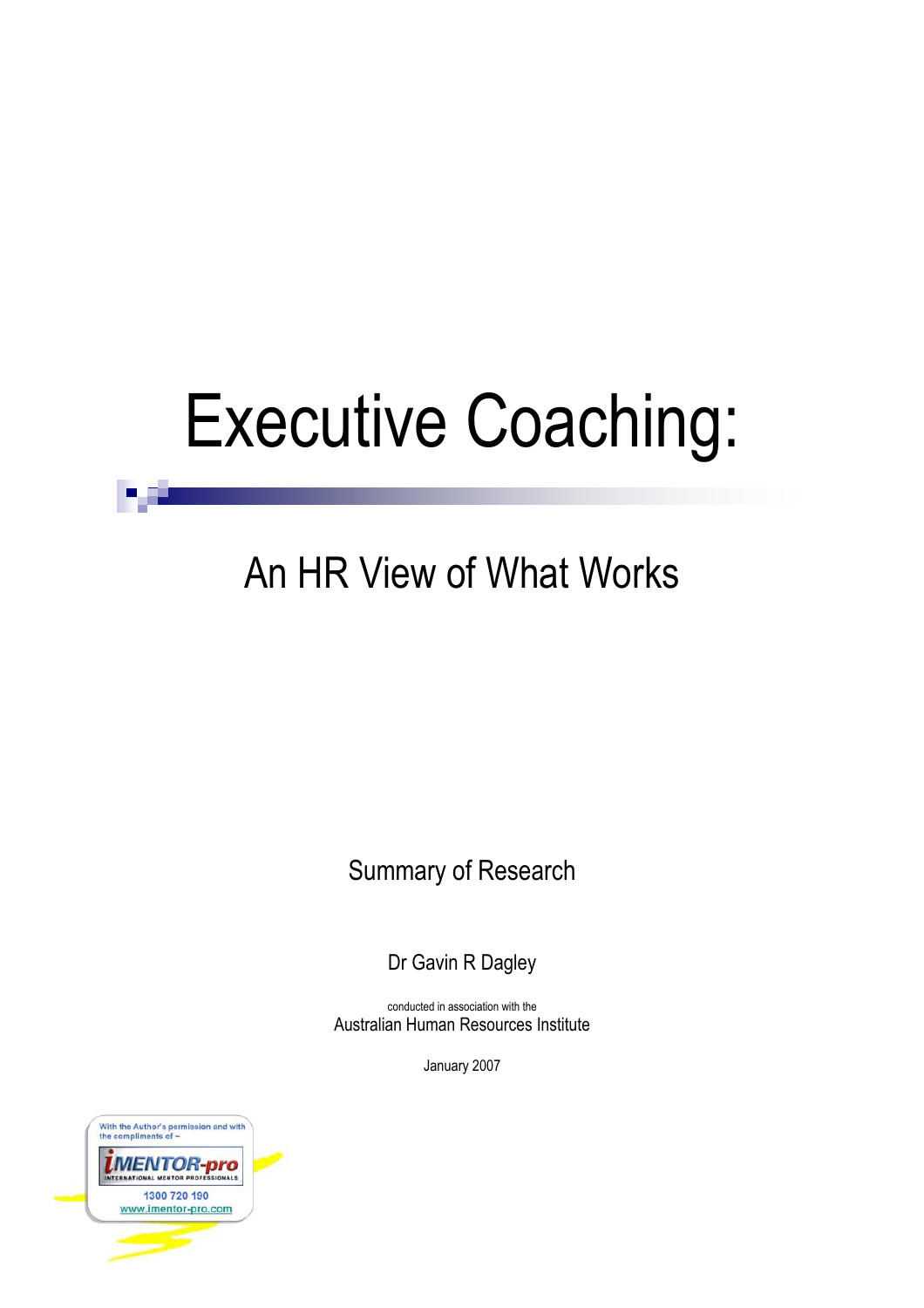# OVERVIEW

### Objectives:

HR professionals experienced in the use of executive coaching hold a considerable and untapped body of knowledge regarding structures, efficacy, and drawbacks of the industry. In this study we investigated the use of executive coaching by these professionals.

In particular, the study addressed three questions: how has executive coaching been used; how well did it work; and what were the factors that predicted success?

### Results:

- $\bullet$  The 17 interviewees were responsible for an estimated 1,033 individual coaching programs in the preceding two years, and had spent \$15.4 million on these programs.
- Average ratings for program success were between "moderately" and "very effective." No HR professionals rated their programs below moderately effective.
- The HR professionals identified a large range of benefits for the executives and the organisations.
- Average programs cost \$12,600 per executive for nine sessions over seven months.
- Of those who were prepared to express an opinion, most believed that executive coaching was cost-effective.
- The HR professionals indicated that a large number of factors influence the success of programs. Those rated as most important were the skill of coaches; senior management and organisational support; the engagement and commitment of the executive; the quality of the working relationship; and effective management of confidentiality issues.
- Practitioners rated factors related to the standardisation of program structure and delivery as less important.

#### Discussion:

The power and value of executive coaching seems to derive from the ability of coaches to adapt to the unique circumstances, learning styles, and personality of each executive, and from the commitment and courage of the executives to look at lifelong patterns of behaviour. HR professionals, however, need to be able to demonstrate the financial value of programs. This creates a pressure for more structured and therefore more measurable approaches – whether or not such approaches increase the success of programs.

The keys to effective coaching go beyond simply the need for highly skilled coaches. A large range of factors affect the success of programs, and coding of these factors provided the basis for a model of the relationship between the factors and the individual and organisational outcomes from executive coaching.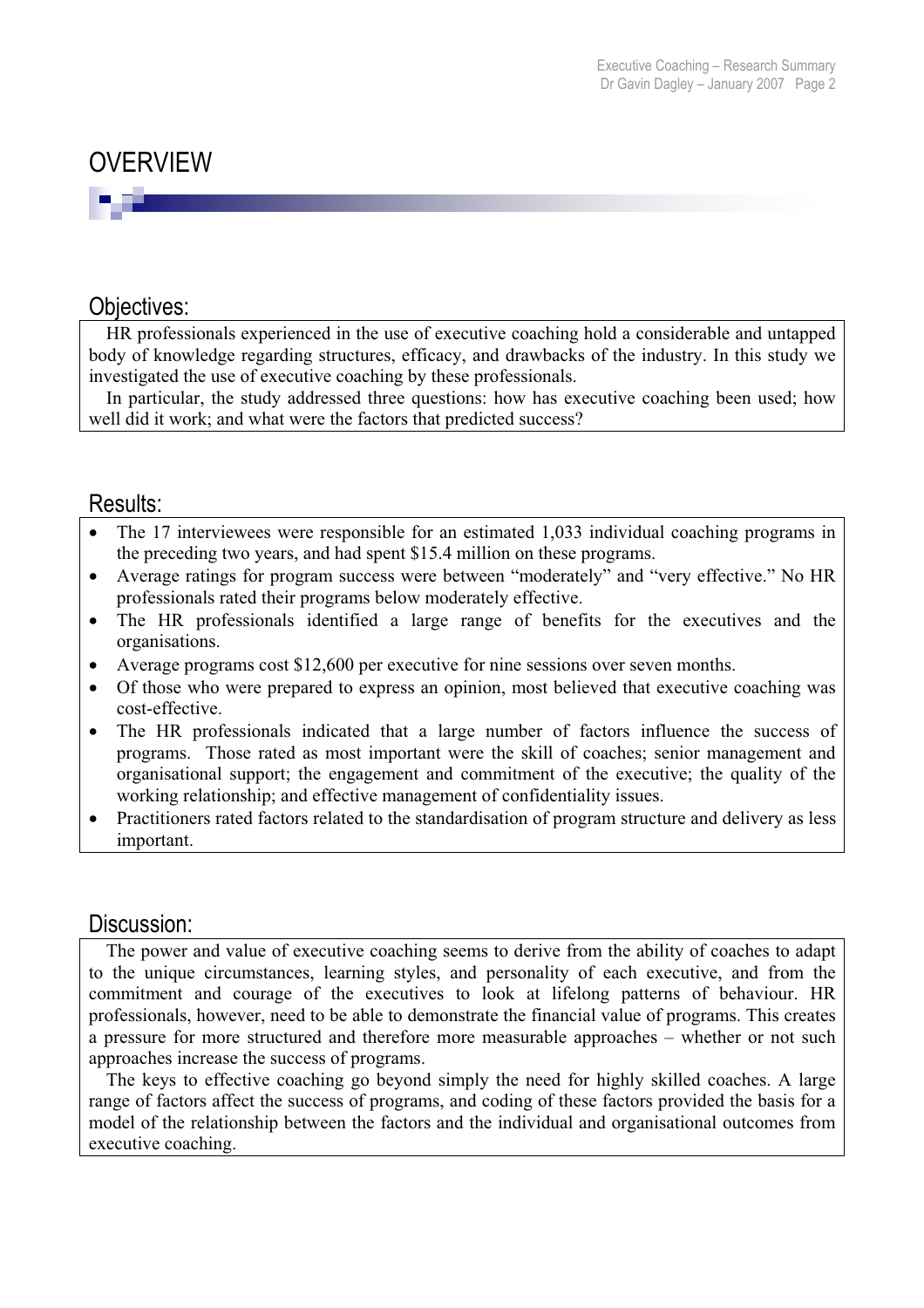# 1. BACKGROUND

# 1.1 Research Questions

Although the topic of executive coaching has received increasing attention over the last decade, surprisingly little research has involved one of the largest groups of purchasers of executive coaching - Human Resources (HR) professionals. The purpose of the current study was to extend the knowledge-base about the successful use of executive coaching services by tapping into the experiences of HR professionals who have used executive coaching in their organisations.

Structured interviews with these professionals provided information focused on three questions:

- 1. how has executive coaching been used?
- 2. how effective was it?
- 3. what were the factors that predicted success?

# 1.2 Scale

The data collection occurred in the first half of 2006. All participants were HR executives in Melbourne-based organisations. The 17 HR professionals who participated in the research had spent an average of 2.5 years in their current roles, and 15 held primary or joint-primary responsibility for the executive coaching programs in their organisations.

The HR professionals represented organisations from both the public and private sectors, and included organisations involved in

- manufacturing,
- $\bullet$  retail.
- corporate services.
- industrial production,
- local government,
- state-owned ventures,
- $\bullet$  logistics, and
- financial services.

As a group, these HR professionals were responsible for an estimated 1,033 individual coaching programs in the preceding two years, and had spent \$15.4 million on these programs.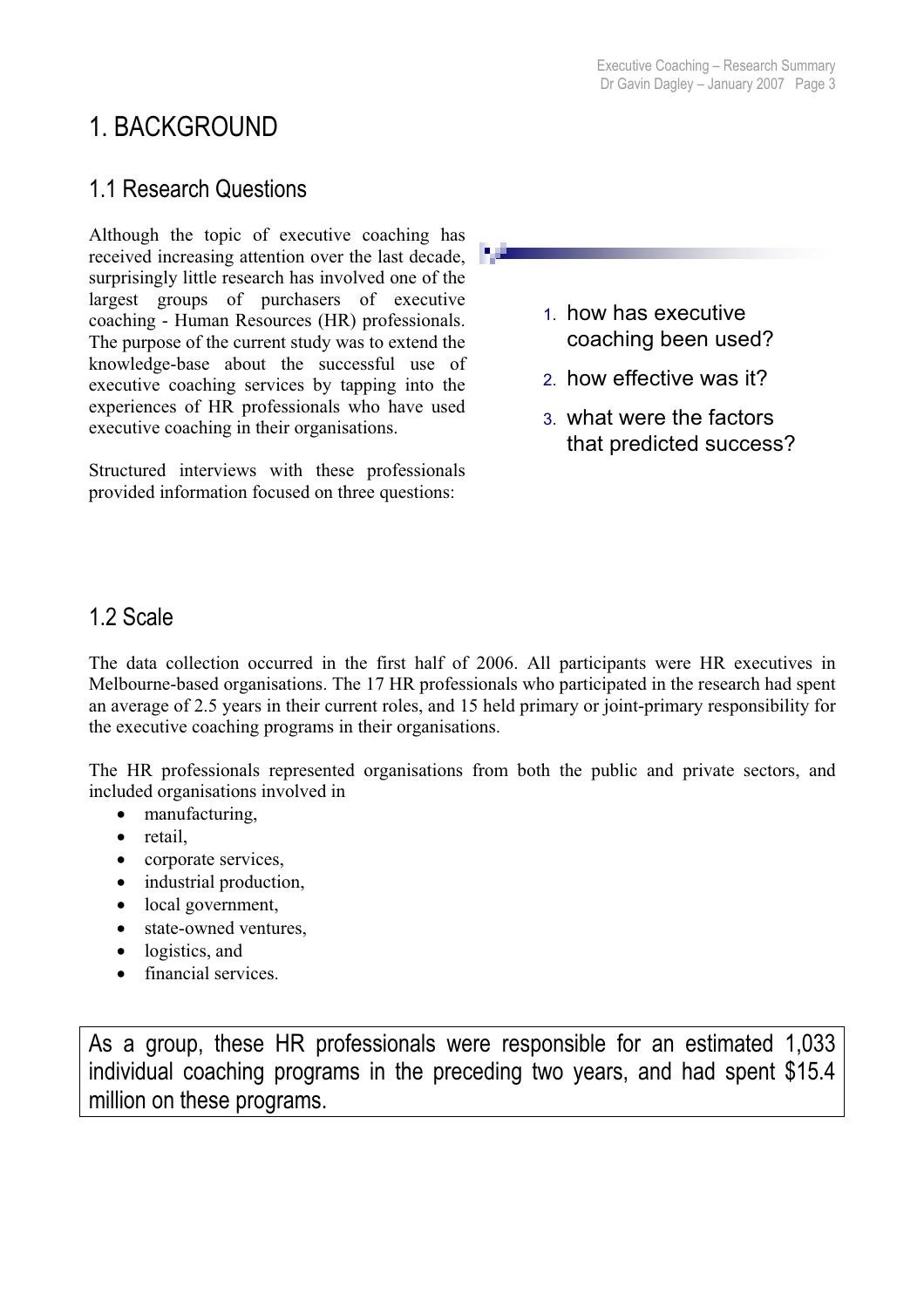# 2. EFFICACY

# 2.1 Does it work?

Although existing efficacy research has been criticised both for its small volume and for a number of validity issues, the answer it has provided to the question of whether executives coaching works is a consistent "yes."

Evidence from the current study supports this position.

Overall, how effective has EC been in your organisation?

|                             | O'all |
|-----------------------------|-------|
| 5 - Outstandingly effective | 1     |
| 4 - Very effective          | 6     |
| 3 - Moderately effective    | 10    |
| 2 - Marginally effective    |       |
| 1 - Not effective           |       |
|                             |       |

The HR professionals answered two questions regarding the overall efficacy of their programs. The first question asked them to provide their personal assessment of program efficacy, and the second asked them to estimate what the participating executives thought of the programs.

The HR professionals indicated that they believed the participating executives rated the programs as more effective than did the professionals themselves.

### *Quotes:*

- "Anecdotally, I'm hearing 'I like my coach, I'm getting a lot out of it, he's challenging me, I'm learning a lot about myself, he's getting me to commit to things.' The range of responses goes from 'I never thought it would be this good' to 'I'm not so sure about this, whether it is for me."
- "Those who have used [the coaching] view it as positive, but others are less so. They often feel there might be suspicion something is wrong with me."

Overall, what have been the participants' responses to the degree of benefit they received from EC?

|                             | O'all |
|-----------------------------|-------|
| 5 - Outstandingly effective | 3     |
| 4 - Very effective          | 11    |
| 3 - Moderately effective    | 2     |
| 2 - Marginally effective    |       |
| 1 - Not effective           |       |

# 2.2 What did executives gain?

The HR professionals were asked to indicate the specific gains or benefits they had noticed for the executives and that had resulted from the executive coaching. The HR professionals chose from a list of 20 possibilities, and listed any other gains not covered by this list. (The only additional gain provided was "health/relief from anxiety.") The professionals allocated two points for strong gains and one point for some gain.

The most widely supported benefit was a "clearer understanding of own style, automatic responses, and the issues arising from these." All but one of the HR professionals indicated strong gains in this area.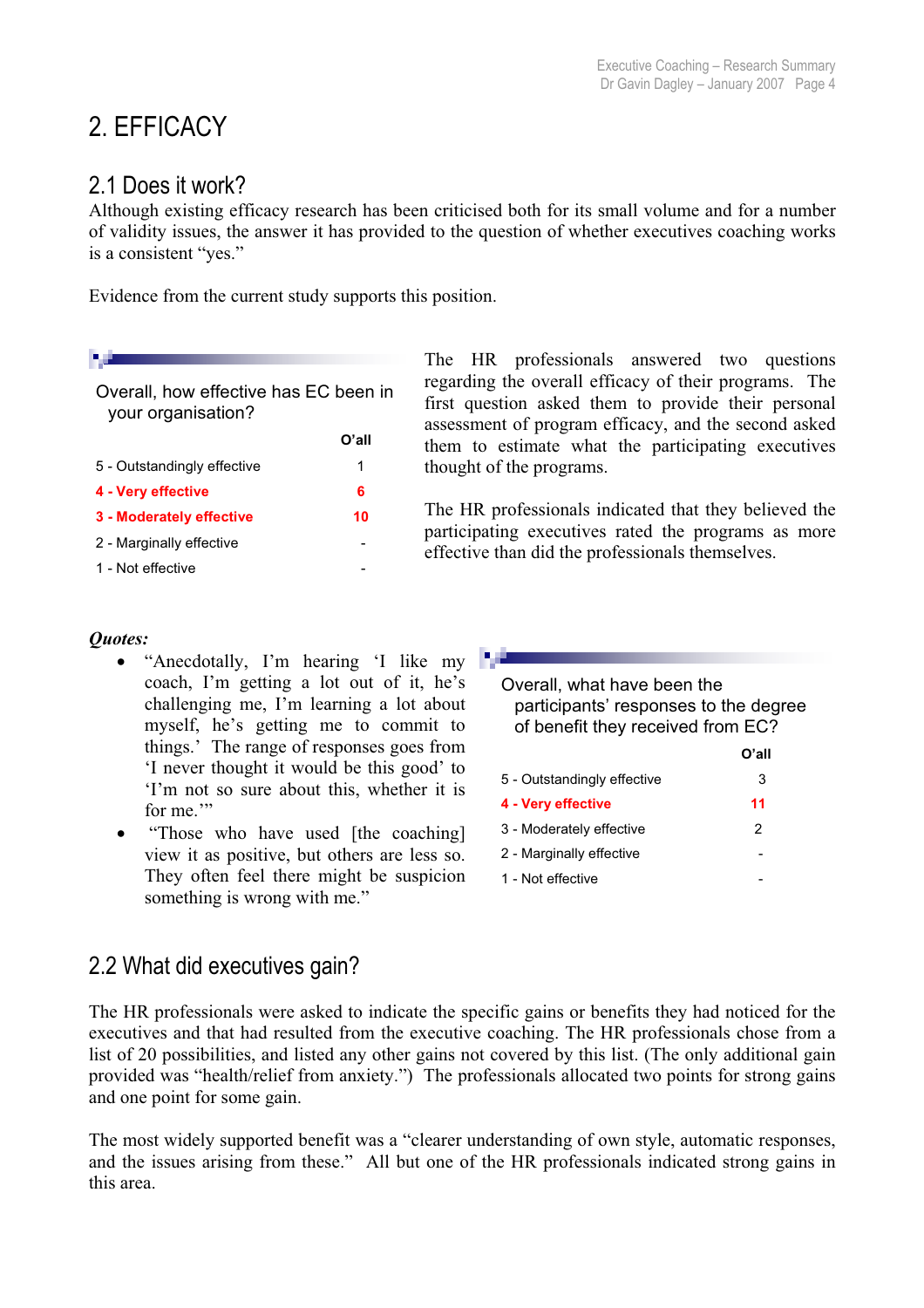#### *Quotes:*

"There are intangible benefits. It's recognition of the individual, time out to review their careers. It's special. It improves motivation and feeling valued and recognised. People do like to talk about themselves. It can be pretty lonely in executive roles. It is the opportunity to open up. Possibly for stress relief. There is a bravado required of executives. They don't have the opportunity to show any chinks. Executive coaching deals with the wants in all of us without outside scrutiny."

#### Which of the following specific gains for the individuals have you become aware of that resulted from the EC work? "strong" "some" **Points**

| <b>SUVIU</b> |    | $50110 - 101116$ |
|--------------|----|------------------|
| 16.          | 1  | 33               |
|              | 9  | 23               |
| ิค           |    | 19               |
|              | 4  | 18               |
| 3            | 11 | 17               |
|              |    |                  |

# 2.3 What did the organisations gain?

As separate from the gains made by individuals, the HR professionals could identify at least one, and an average of five organisational benefits resulting from executive coaching. The list of benefits for organisations from executive coaching was much shorter than the list for individuals, with only seven items.

Development of the talent pool and organisational capability was the most commonly identified benefit, with all but one of the HR professionals indicating some gain in this area. The other major area of organisational gain was in talent retention and morale.

#### *<u>Ouotes:</u>*

- "Many of these younger managers thought it was nice to be part of the group above the thick black line."
- Executive coaching "became a badge of honour"

# 2.4 What are the drawbacks?

The HR professionals indicated there were a number of drawbacks to using executive coaching. The most commonly reported concerns were difficulties for executives in making time for sessions, and the expense of executive coaching.

Although there was almost universal support for the belief that executive coaching was an expensive intervention, a number of the HR

#### Which of the following organisational gains occurred as result of using EC?

|                                        | "strong" | "some" | <b>Points</b> |  |
|----------------------------------------|----------|--------|---------------|--|
| <b>Building talent pool capability</b> | 8        | 8      | 24            |  |
| <b>Talent retention &amp; morale</b>   | 6        | 6      | 18            |  |
| Effective leadership                   | 4        | 7      | 15            |  |
| Cultural change                        | 3        | 6      | 12            |  |
| Team cohesion                          | 3        | 6      | 12            |  |
| Conflict resolution                    | 1        | 9      | 11            |  |
| Performance remediation                | 3        | 5      | 11            |  |
|                                        |          |        |               |  |

#### What drawbacks and difficulties have you experienced with EC services?

|                                       | "bia" | "some" | Points |
|---------------------------------------|-------|--------|--------|
| <b>Expensive</b>                      | 4     | 6      | 14     |
| <b>Making session time</b>            | 1     | 12     | 14     |
| Poor translation to behaviours        | 3     | 6      | 12     |
| Negative perceptions of EC            | 3     | 6      | 12     |
| Locating good coaches                 | 3     | 5      | 11     |
| Difficulty linking to org performance |       | 9      |        |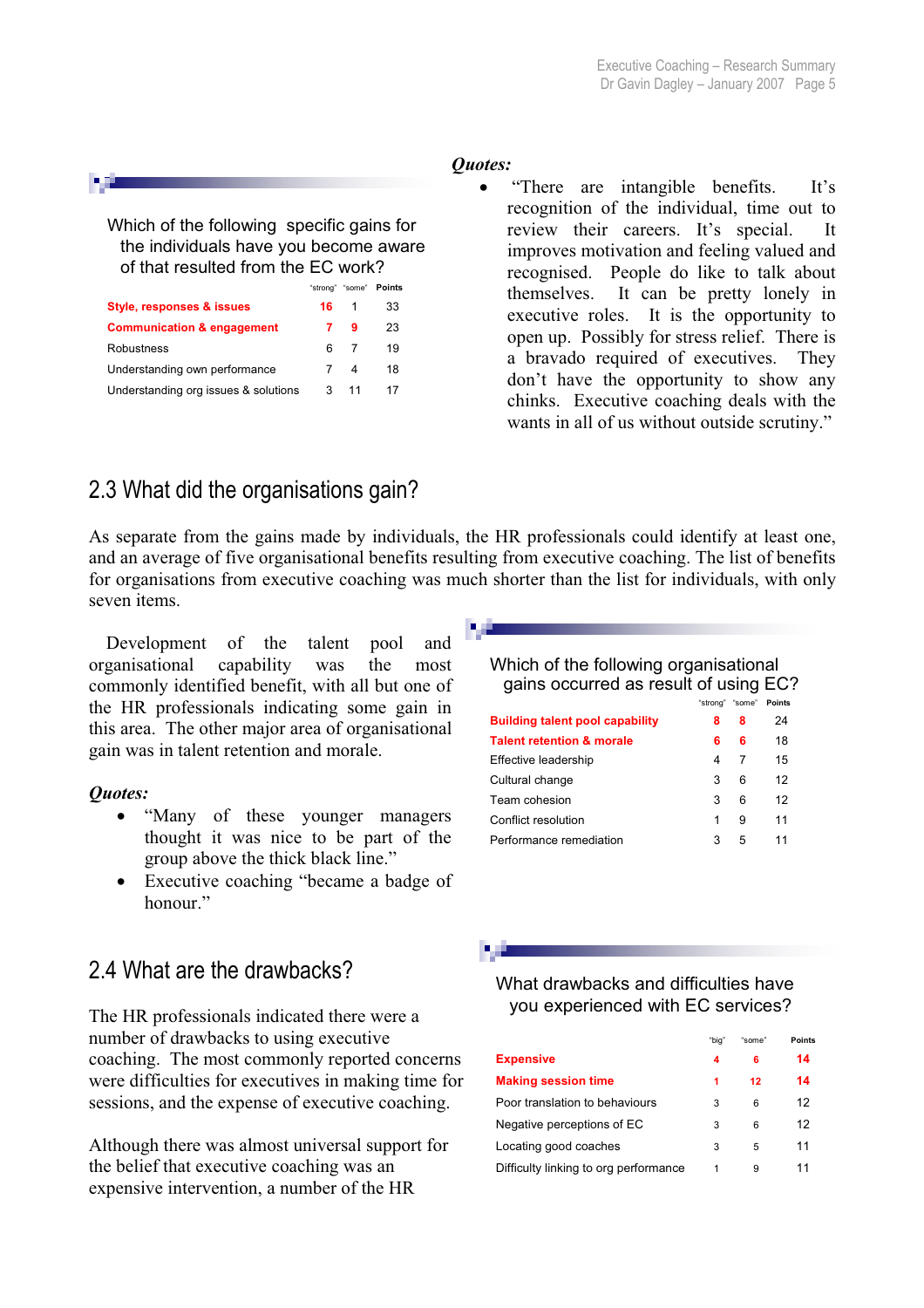professionals commented that it was not as big an issue as they had expected.

#### *Quotes:*

- "it's considered expensive, but that doesn't matter if it works,"
- "there has been no push back on costs,"
- "money [is an issue], but not as much as expected"

The HR professionals also commented on two other areas that seemed to be problems for the use of executive coaching. The first was the perception that executive coaching was being used as a tool for "managers outsourcing their people leadership responsibilities." The second was that the HR professionals often had difficulty "getting traction" in their organisations for executive coaching programs.

# 2.4 What does it cost?

An "average" program had the following structure and costs:

- $\bullet$  9 sessions (range: 4 to 18 sessions)
- $\bullet$  90-minutes per session (range: 50 to 120 minutes)
- 7 months duration (range:  $3 \text{ to } 12 \text{ months}$ )
- $\bullet$  \$12,600 per executive (range: \$600 [4 sessions] to \$45,000 [18 sessions]; median: \$10,000)
- $\bullet$  \$717 per hour (range: \$150 to \$1,650; median \$488)

Half of the programs were funded from HR budgets and the rest were funded by the executives' business units.

# 2.5 What is the ROI?

Only five of the HR professionals engaged in any analysis of ROI (return on investment), and for four of the five the analysis was "informal." Only one practitioner indicated her program had strong measures and formal assessment of ROI.

Only 9 of the 17 HR professionals were prepared to estimate whether they thought that benefits exceeded costs.

#### *Quotes:*

- "We don't do it very well. We need better measures. The industry does not like to be measured. The tools are lacking."
- "We have not been good at being able to quantify returns. This is partly due to the one-off nature of the work and the restriction of information due to confidentiality."



If you were to make an estimate, overall, how do you rate EC in terms of the extent to which the dollar returns exceeded (or were exceeded by) the cost?

| Greatly exceeded | 2 |
|------------------|---|
| <b>Exceeded</b>  | 4 |
| Equal            | 2 |
| Less than        | 1 |
| A lot less than  |   |
|                  |   |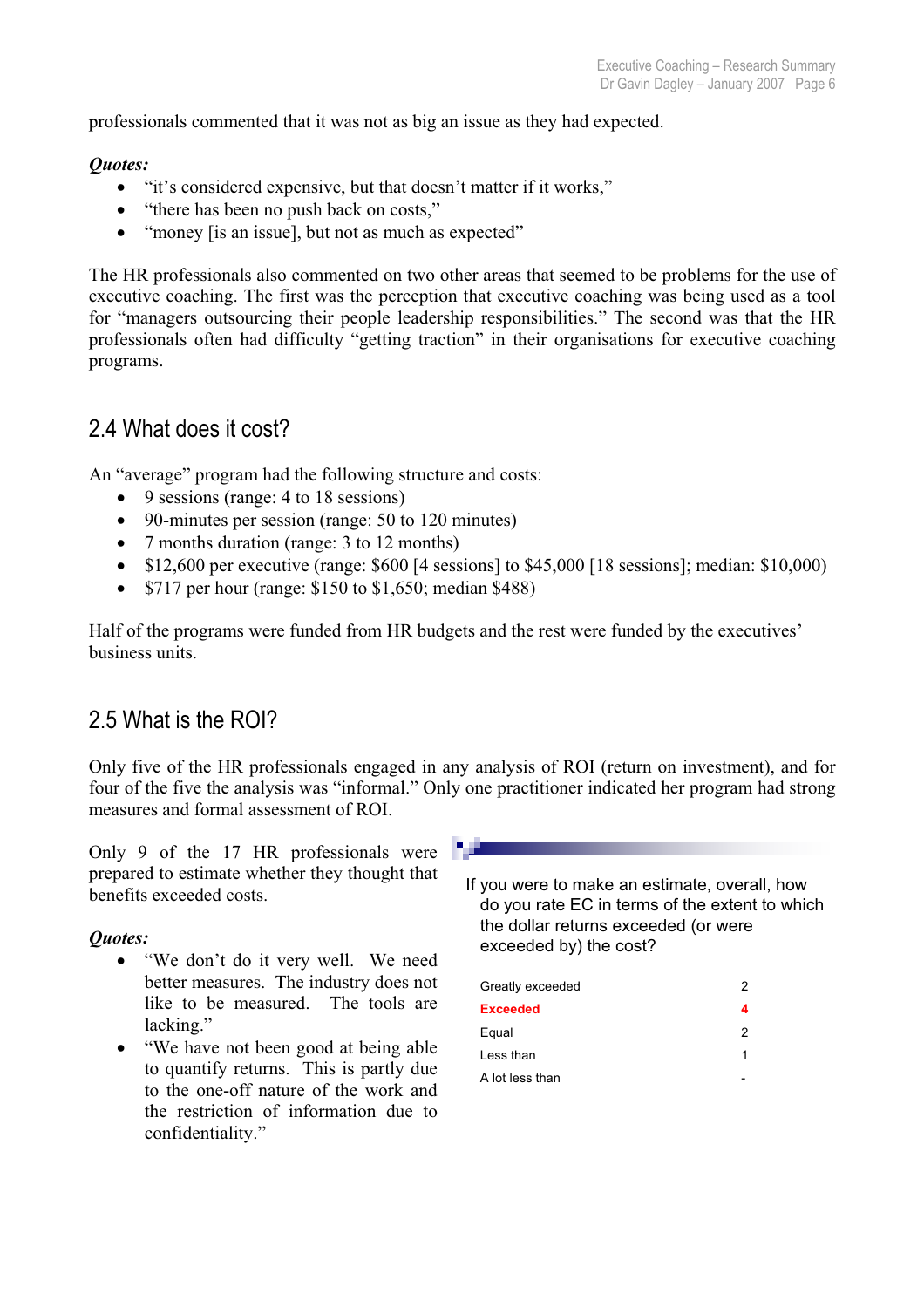- "Senior executives wouldn't support executive coaching (or pay for it) if they didn't think it was really worthwhile." This practitioner's program was funded entirely from the participating executives' budgets.
- "As a percentage of salary it's weeny."

Other comments on measurement included:

- "[We do evaluation and measurement] on a subjective level. In this we are prepared to use the 'feel-good' factor. Anything else we would evaluate. But how do you measure soft skills?"
- "I'm cynical about how others have reported on executive coaching. I'm a great believer in process without getting hung up on outcomes. It is less about tangible results and more about building this process into the fabric of the organisation. It's an input rather than an output. Cost/benefit is a judgment … Building stories is important and far more powerful than [quantitative] data."

# 2.6 Are you interested?

The HR professionals rated their interest in using executive coaching in the future on a four-point scale, with "4" indicating strong interest, and "1" indicating no interest. Only 2 of the 17 HR professionals indicated anything other than strong interest in using executive coaching in the future.

|                                                                                 |                                                                                                                                                                                                            | Quotes:                                                                             |
|---------------------------------------------------------------------------------|------------------------------------------------------------------------------------------------------------------------------------------------------------------------------------------------------------|-------------------------------------------------------------------------------------|
| How much interest do you have in<br>using EC services in the next two<br>years? | • "There is not a lot around to develop<br>executives. Executive coaching is<br>customised, intensive, and tailored – and you<br>can't get that off-the-shelf."<br>• "Self-awareness is not part of normal |                                                                                     |
| <b>Strong</b>                                                                   | 15                                                                                                                                                                                                         | executive development, and this is where<br>executive coaching can be helpful. Most |
| Some                                                                            | 2                                                                                                                                                                                                          | executives don't have the opportunity                                               |
| Little                                                                          |                                                                                                                                                                                                            | otherwise."<br>• "To increase the [executive coaching]                              |
| None                                                                            |                                                                                                                                                                                                            | program I would need evaluation to justify                                          |

the big bucks."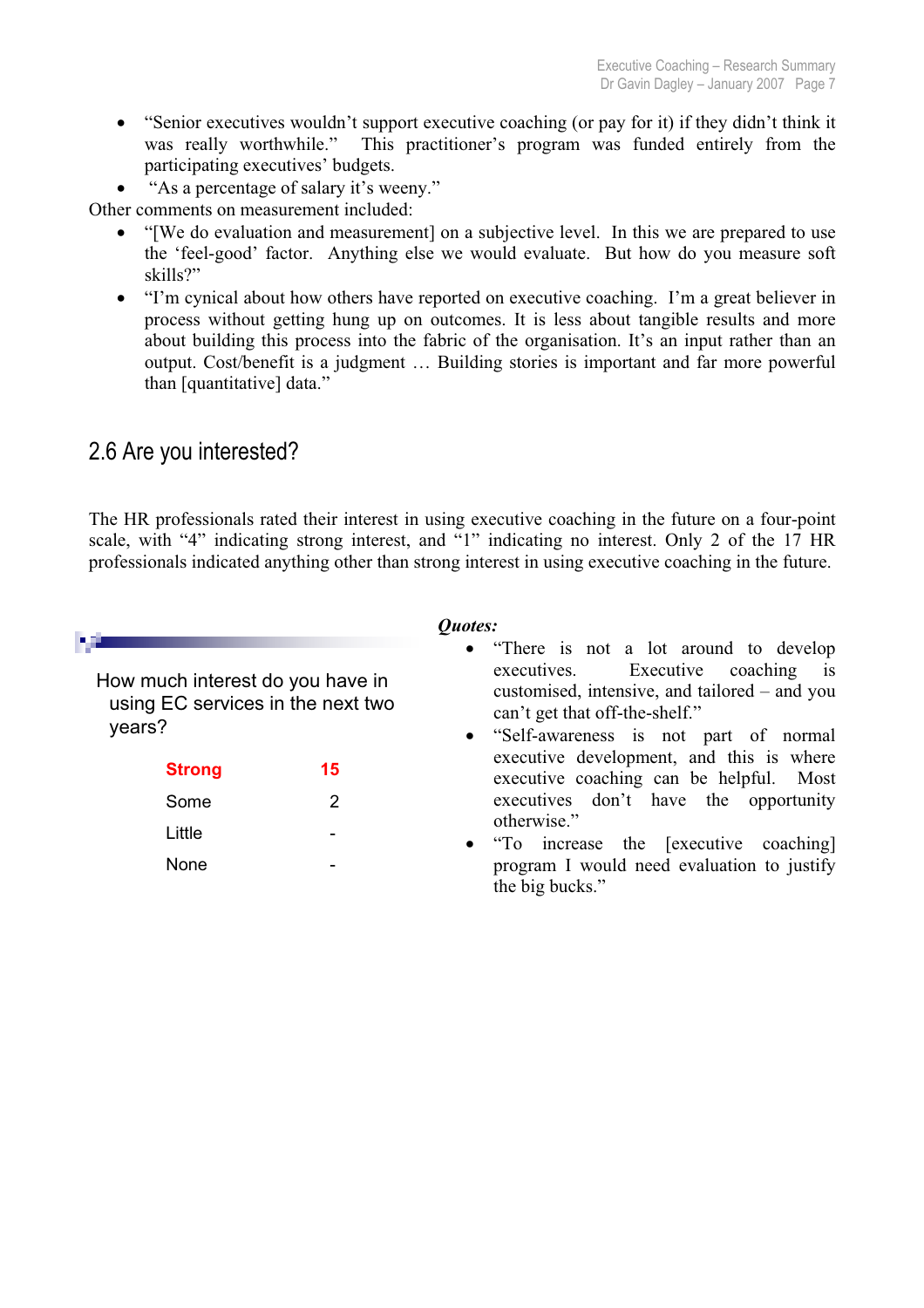# 3. EFFICACY DRIVERS

The interview process used two approaches to identify the important factors that influence program success. Firstly, the HR professionals responded to two open-ended questions regarding the factors they felt contributed most to, or detracted most from, the success of programs. Subsequently, using a 4-point scale, they rated 22 factors listed in the questionnaire for their relative importance, with

"4" indicating that a factor was critically important, and "1" indicating that a factor was not important. (The factors listed in the questionnaire included most of the factors raised by the HR professionals in their responses to the open-ended questions, and all of the factors that were rated as important.)

Most of the factors clustered between 3 and 4 on the rating scale, indicating that successful programs require the management of a large number of very important factors. Only 7 of the 22 factors rated below 3.

# Factor ratings Critically Not important  $\begin{array}{cccccccccc} \textbf{X} & \textbf{X} & \textbf{X} & \textbf{X} & \textbf{X} & \textbf{X} & \textbf{X} & \textbf{X} & \textbf{X} & \textbf{X} & \textbf{X} \\ \textbf{X} & \textbf{X} & \textbf{X} & \textbf{X} & \textbf{X} & \textbf{X} & \textbf{X} & \textbf{X} & \textbf{X} & \textbf{X} & \textbf{X} & \textbf{X} \\ \end{array}$  $\overline{3}$

# 3.1 What makes executive coaching effective?

For each of the following program factors please indicate the relative importance of each using a 4 to 1 scale, with [4] meaning CRITICALLY IMPORTANT and [1] meaning NOT IMPORTANT:

*…. Page 1*

| <b>Highly skilled coaches</b>                  | 4.0 |
|------------------------------------------------|-----|
| Rapport and trust in the coaching relationship | 3.9 |
| Confidentiality of discussions                 | 3.9 |
| Senior management support and engagement       | 3.8 |
| Participant engagement and commitment          | 3.8 |
| Management of ethical considerations           | 3.8 |
| Careful matching of coach and participant      | 3.8 |
| Sponsor/supervisor support and engagement      | 3.7 |
| Individually tailored program content          | 3.6 |
| Rigorous coach selection procedures            | 3.5 |
| Careful participant selection                  | 3.5 |

The seven factors ranked most important all had average ratings of above 3.7, and differentiation among them in terms of importance was minimal. The need for highly skilled coaches was rated "critically important" by all the HR professionals.

The factors making the top half of the list were related to:

- $\bullet$  engaging highly skilled coaches,
- the selection, preparation and commitment of the executive,
- $\bullet$  the quality of the working relationship, including the match between coach and executive,
- management and environmental support for the individual and the coaching,
- the management of ethical issues, and
- adaptation of the delivery to meet the needs of the executive.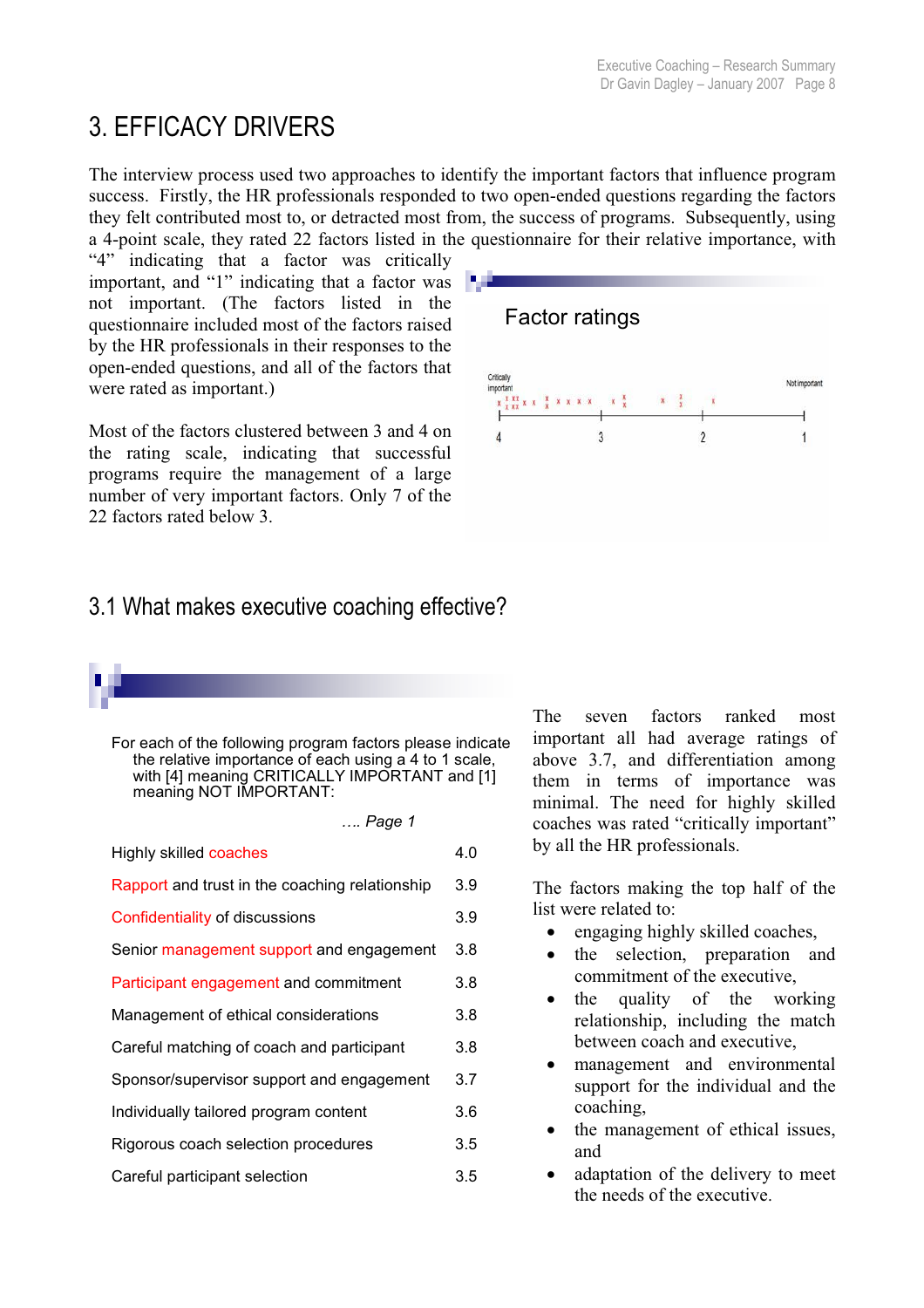

For each of the following program factors please indicate the relative importance of each using a 4 to 1 scale, with [4] meaning CRITICALLY IMPORTANT and [1] meaning NOT IMPORTANT:

*…. Page 2*

| Varied range of coaches                          | 3.4 |
|--------------------------------------------------|-----|
| Informal review and debriefing                   | 3.3 |
| Determining clear goals in advance               | 3.2 |
| Sponsor involvement in review process            | 3.1 |
| Subsequent follow - coach / participant          | 2.9 |
| Participant choice in the selection of the coach | 2.8 |
| Formal measurement and reporting processes       | 2.8 |
| A standard structure for coaching programs       | 2.4 |
| Use of psychometric tools and inventories        | 2.2 |
| Collation and presentation of EC results         | 2.2 |
| A standard model for the delivery of content     | 1.9 |

The four lowest ranked factors all received average ratings of less than 2.5. These factors were: having a standard structure for coaching programs, the use of psychometric tools and inventories in the content of each program, collation and presentation of executive coaching results, and having a standard model for the delivery of content.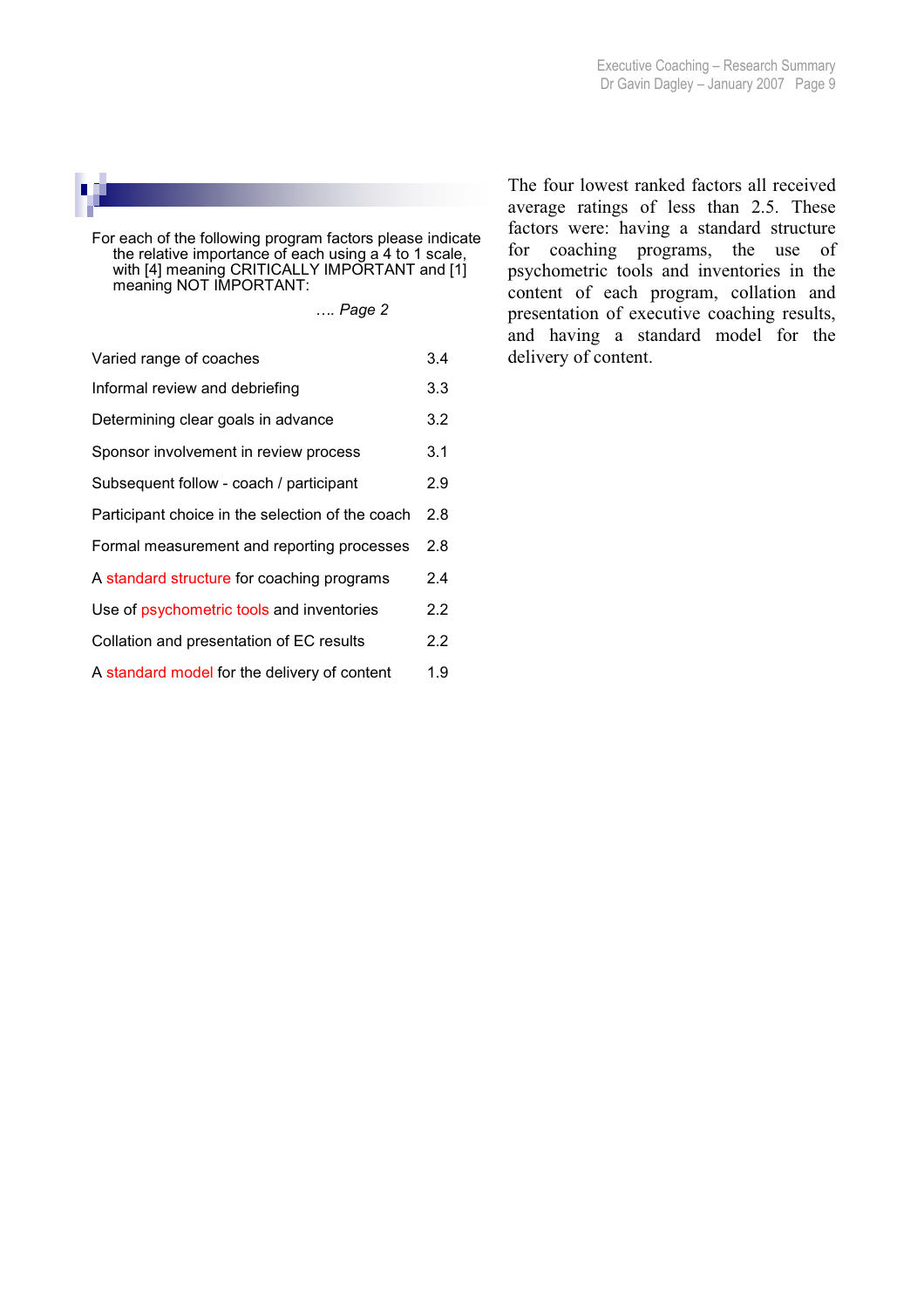# 4. IMPLEMENTATIONS: NOTES AND QUOTES

# 4.1 Defining executive coaching

The HR professionals were asked to indicate how well Kilburg's (2000) definition of executive coaching matched with their ideas. Thirteen of the 17 said "very well" and the remaining 4 said "quite well."

They also had some interesting comments about what executive coaching was and was not.

Executive coaching is …

"a helping relationship formed between a client who has managerial authority and responsibility in an organisation and a consultant who uses a wide variety of behavioural techniques and methods to assist the client to achieve a mutually defined set of goals to improve his or her professional performance and personal satisfaction and consequently to improve the effectiveness of the client's organisation within a formerly defined coaching agreement"

(Kilburg, 2000, p. 66-67)

#### *Quotes:*

- "It's about the development of leadership capability leading to significant organisational outcomes."
- "It's not just a 'feel-good' exercise, unless 'feel-good' helps the organisation."
- "We define coaching as working towards future goals and counselling looks to the past."
- "Our definition of executive coaching ... covers all life aspects. We often need to look backwards before we can look forwards. The definitions we use are very similar [to Kilburg's], but broader. Personal issues can present as professional blockers."

# 4.2 Quality of coaches

- x "[There is a problem with the] quality of coaches so much depends on good selection"
- "[One of the major detractors from program success is] coaches who use lots of theories and models rather than [working with the particulars of the individual]. These are the weaker coaches"

#### Finding and selecting coaches:

x "Do you have 10 pages?! It was a journey of enlightenment. I thought it would be easy. We put out an expression of interest document and then conducted interviews. It was a horror show - the shallowness, the fad nature of it all. Everyone had a different model, and a lot were totally unskilled. I abandoned the notion of one service provider, but the process gave me enough information to find what I was looking for."

#### Credibility:

- "I am looking for] credibility, expertise, and clarity around what he is coaching. [Coaches need] the ability to deal with the most senior levels in the business."
- "The greatest concerns are the calibre of the coaches and credibility and acceptance. The executives all think they are special. It's elitism - 'no-one knows my job.' The coach must be able to identify with the pressures of senior executive roles and have previous experience. This is important."

#### Formal qualifications:

Only four of the HR professionals thought that formal qualifications were important, with a further three indicating such qualifications were helpful.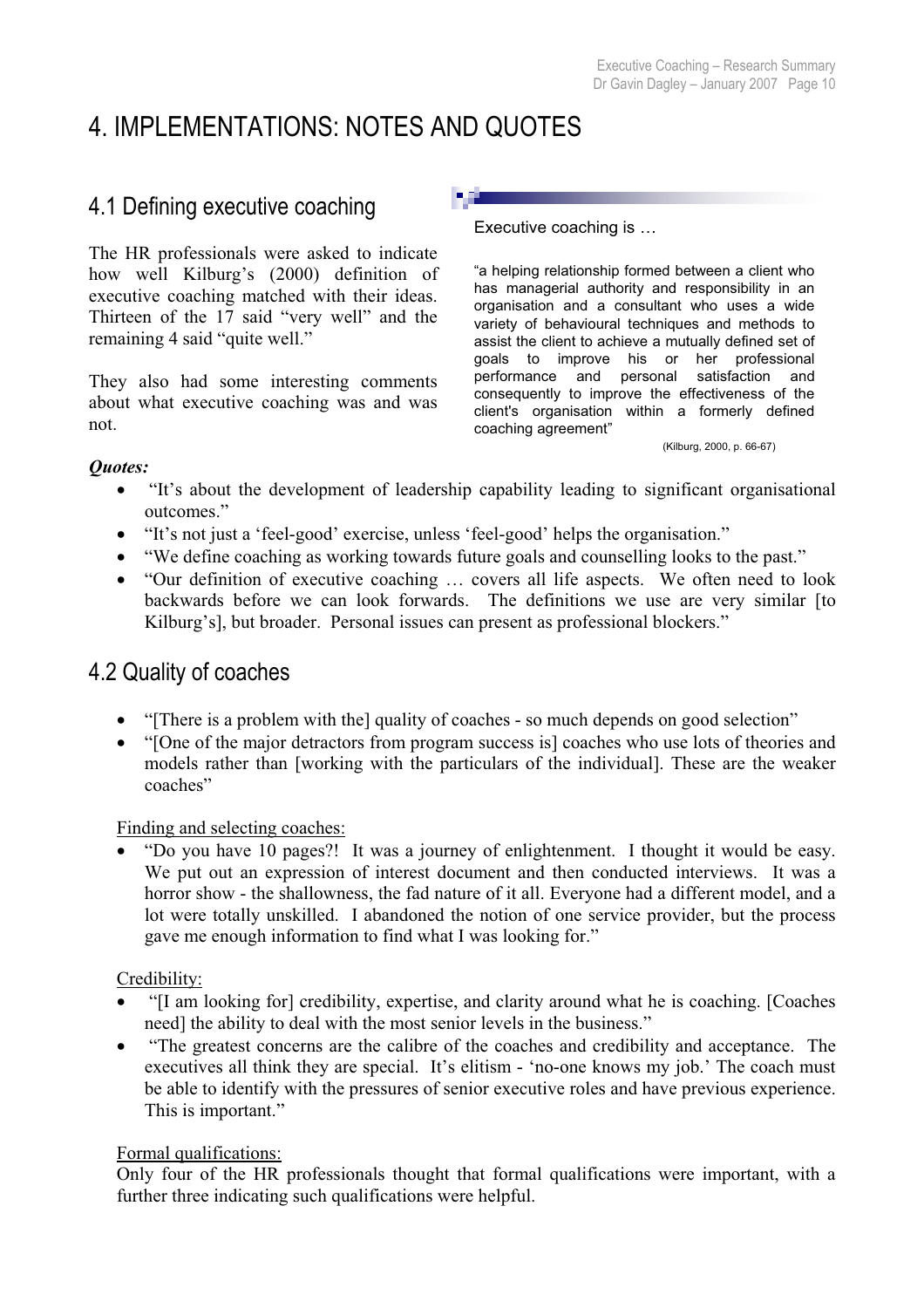- "I am open about formal qualifications, but prefer to see something. I am not convinced about some of the qualifications offered in the marketplace. I want to see some management and some psychology qualifications."
- x "I like to understand the coaches' work that they have done on themselves. Self-awareness is a very important part of this… They have to be able to model what we are seeking to develop in our own people."

#### Psychologist:

Only four of the HR professionals indicated that registration as a psychologist was an important selection criterion, although another six indicated that such registration was useful.

- "I started out thinking you have got to have psychology training, but have been proven wrong."
- "I have a preference for psychologists, and would prefer some psychology qualification."

# 4.3 Matching

Half of the HR professionals provided executives with a range of suitable coaches and allowed the executive to make the selection. One practitioner offered an insight into this preference, saying that "you [the executive] have to choose. I'm not going to be responsible."

The remaining HR professionals made the selection on behalf of their executives in the belief that they were the best positioned to understand the coaches, the issues and the executives' needs.

Although the quality of the match ranked  $7<sup>th</sup>$  of the 22 items (average rating 3.8 out of 4), participant choice in the selection of the coach ranked 17th (average rating of 2.8).

That is, the quality of the match was critical – executive choice in the selection of the coach was less so.

# 4.4 Participating executives

- "Individual willingness to change [is critical] an understanding of themselves and motivation to change."
- "It's not about the coaching, but about the courage of the individual. [Otherwise] you can have a great coach who can achieve not very much."
- "With regard to talent, either [the executives] have it or they don't. The talent is within the person and coaching cannot create talent that doesn't exist."

# 4.5 Organisational issues

- Executive coaching in this organization was complex to implement due to "a general culture" of not having rigorous and regular transparent performance discussions. These are not happening enough and this would support the executive coaching. Executive coaching would be more powerful if we could get this right."
- Lawyers "really love documents. Without these they struggled to understand what executive coaching is."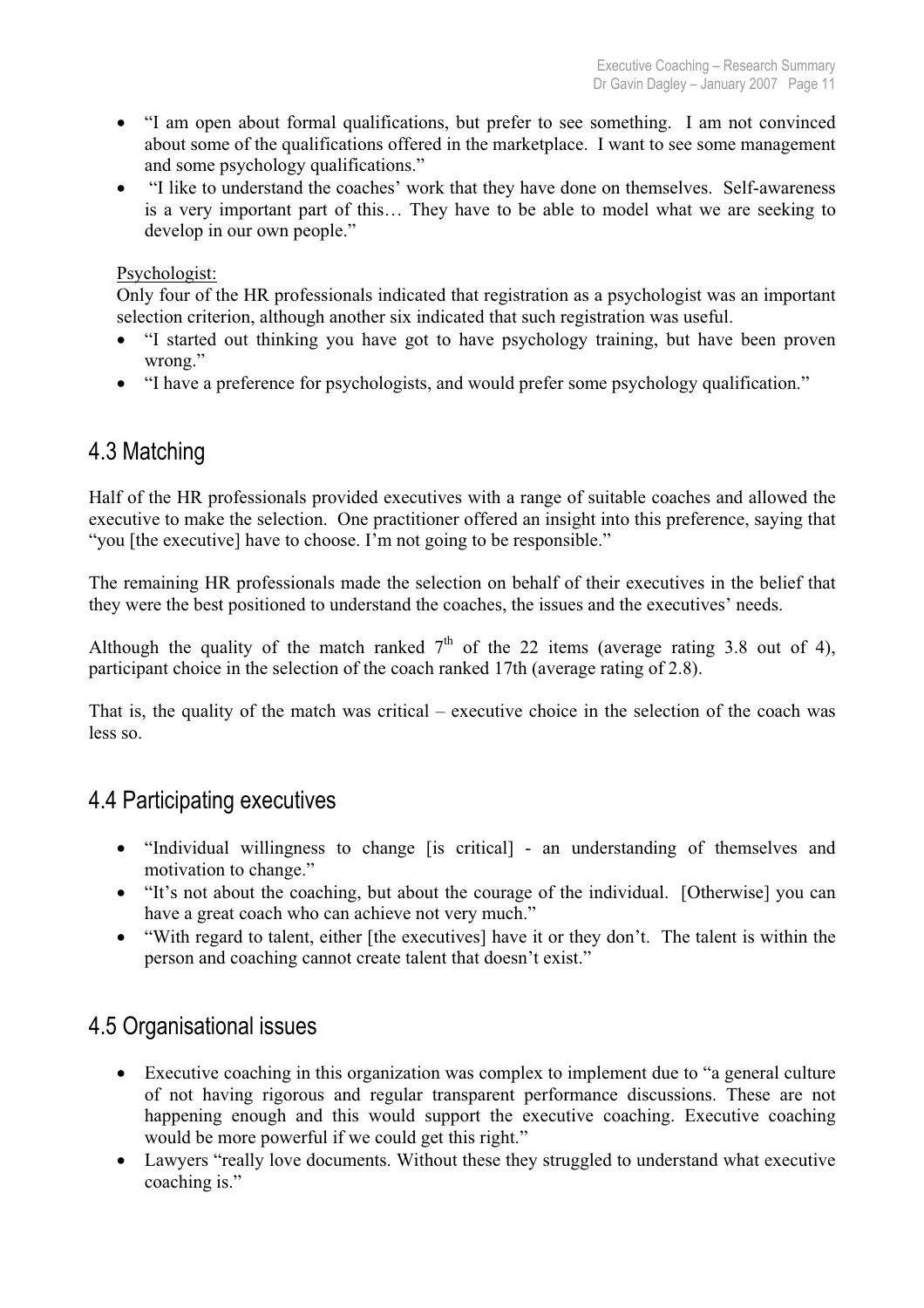- "Scientists need hard facts. Was there value in behavioural change?"
- "When you work with engineers you need hard data to prove your results."
- Program success was affected by "whether they let [colleagues] know what they are working on. Influencing the system around them can really help. 'I know I can be a [deleted], but I'm really working at trying to change that."

# 4.6 Confidentiality

All except three of the HR professionals indicated that confidentiality matters were negotiated explicitly with each executive, and, in all except one program, this occurred prior to the first session. Only one HR professional discussed issues around confidentiality breaches:

x "[Confidentiality breaches] happen all the time. [During the selection interview with the coach, the coach is asked to] 'tell me about your coaching experience,' and the coach offers names and positions of executives from previous work."

# 4.7 Organisational agendas

Issues raised included when:

- The coach is engaged "to get a particular outcome that the organisation desires  $-$  the manager setting the agenda to get a particular outcome, and HR is complicit. 'If you get this person to leave that would be great.' [This dynamic] breaks down confidentiality… I would rather tell [the executive] directly myself [that he or she should leave]."
- "The coach identifies organisational blockers, and the organisation does not listen or change," which can create a second ethical dilemma. "It would be career suicide [for the coach] to speak up."

# 4.8 Dependency

- "We've had experiences of a level of dependency. Four years of intervention and relationship and they should have moved on. The length of time and extent of growth makes us wonder are we flogging a dead horse?"
- There can be problems with "coaches reinventing themselves for more business and then getting deeper into the organisation and it has been really messy. They are then less able to assist the individual, and have less objectivity."

# 4.9 Goals

Most of the HR professionals indicated that goals for the individual programs tended to be set both prior to the first session *and* allowed to emerge and change as the coaching occurred. Only two of the HR professionals indicated that goals were set prior to the program's commencement and were not subject to amendment as part of the normal course of the assignment. (One of these HR professionals was responsible for the only program to use detailed measurement processes.)

"Determining in advance clear goals for each individual program" ranked  $14<sup>th</sup>$  on the list of 22 efficacy drivers (average 3.2).

"You have to have an initial goal but that may change. You're not going to have issues from difficult past family relationships as one of the starting goals."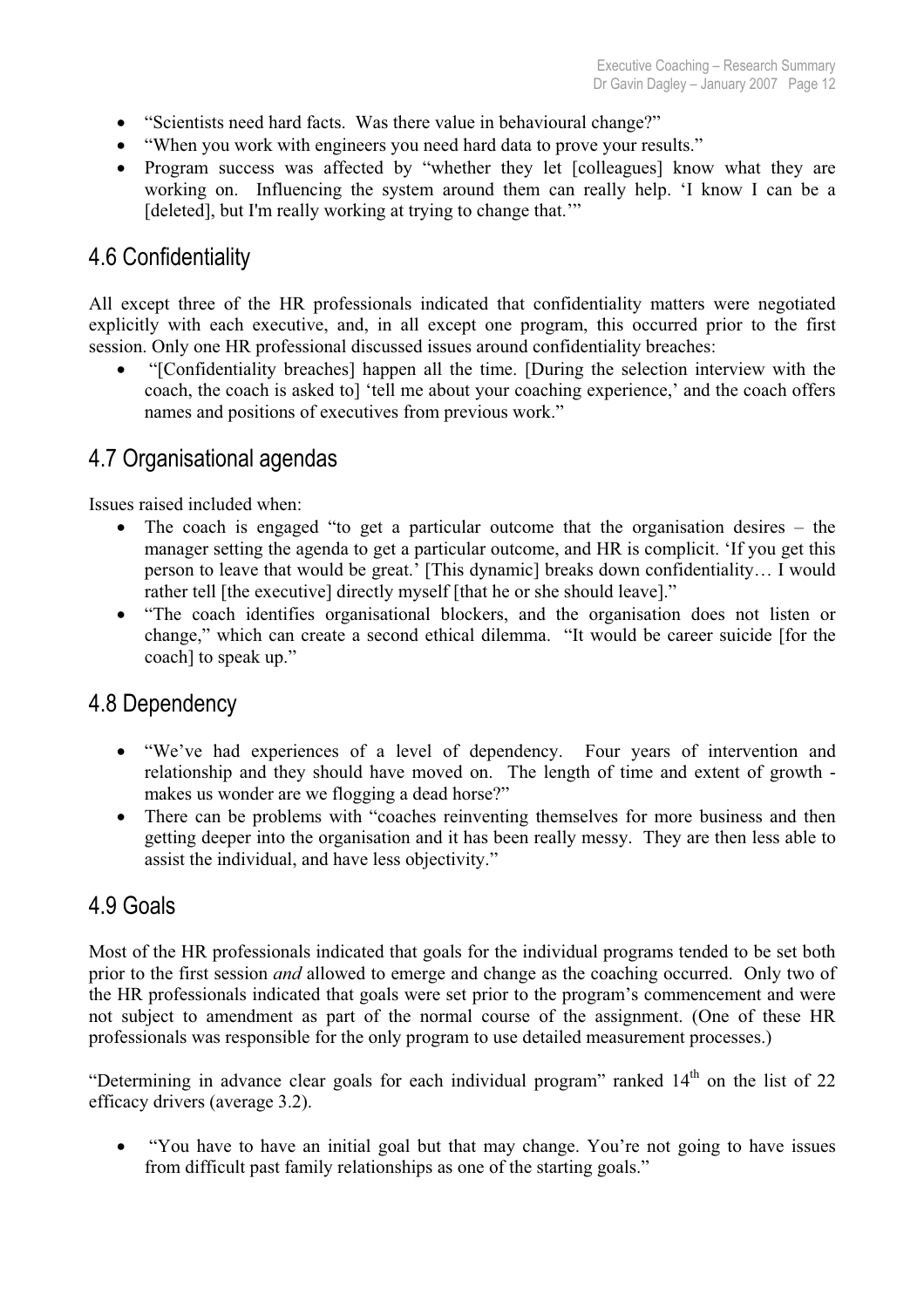# 5. INTERPRETATION

To this point, the information presented has been a description of data collected in the research project. The following section presents interpretations and extrapolations based on the data.

# 5.1 Contrasts, paradoxes and interesting bits

The research highlighted a number of surprising contrasts and unexpected results:

- Individual vs organisational gains: The HR professionals were able to provide a long list of benefits for participating individuals, but struggled to define specific benefits to the organisations.
- Efficacy vs interest: The HR professionals rated outcomes, particularly organisational outcomes, as moderate and non-specific. They tended to consider coaching as expensive, and were reluctant to estimate the return on investment value of programs. Yet their interest in using coaching in the future was almost universally strong.
- Larger vs smaller programs: Although larger programs (which involved expenditure of more than \$1m in the preceding two years) invested in a greater number of sessions and more expensive providers, their returns were better, but not markedly better, than those of small programs (which had invested less than \$200,000). (N.B. This result should be interpreted with some care, as the study was not designed to compare large and small programs.)
- Value of structure and measurement: Although the HR professionals discussed a range of concerns regarding the structuring and measurement of programs, these factors were rated as less important to program success than many other factors. Structure and measurement, nevertheless, seemed to be important for the HR professionals for "selling" the programs to senior management, positioning with participating executives, and justifying ongoing expenditure.
- Goal-setting: Contrary to many research articles to date, having clear and tightly defined goals prior to program commencement was not rated as a comparatively important factor. Many of the HR professionals commented, however, that having a clear idea of the general purpose of the coaching was important. As indicated by the HR professionals' preferences for allowing the specific goals of the program to emerge, it seems that clear purpose is important, but a successful coaching process seems to require the flexibility to refine and clarify the issues to be addressed.
- Executive gains: As evidenced by the strong interest in the future use of executive coaching, the HR professionals seem to have witnessed some extraordinary gains for some individuals. They seem to struggle, however, to *demonstrate* how these will benefit the organisation. Reviewing the gains for participating executives, it appears the list may be sequential. Those benefits rated as most common also seem to be internal and personal to the executive, and in large part related to self-awareness. The benefits further down the list appear to be more concrete and measurable, but are probably the result of the self-awareness gains. Many HR professionals also indicated they had few options other than coaching for developing their executives, or working with executive issues.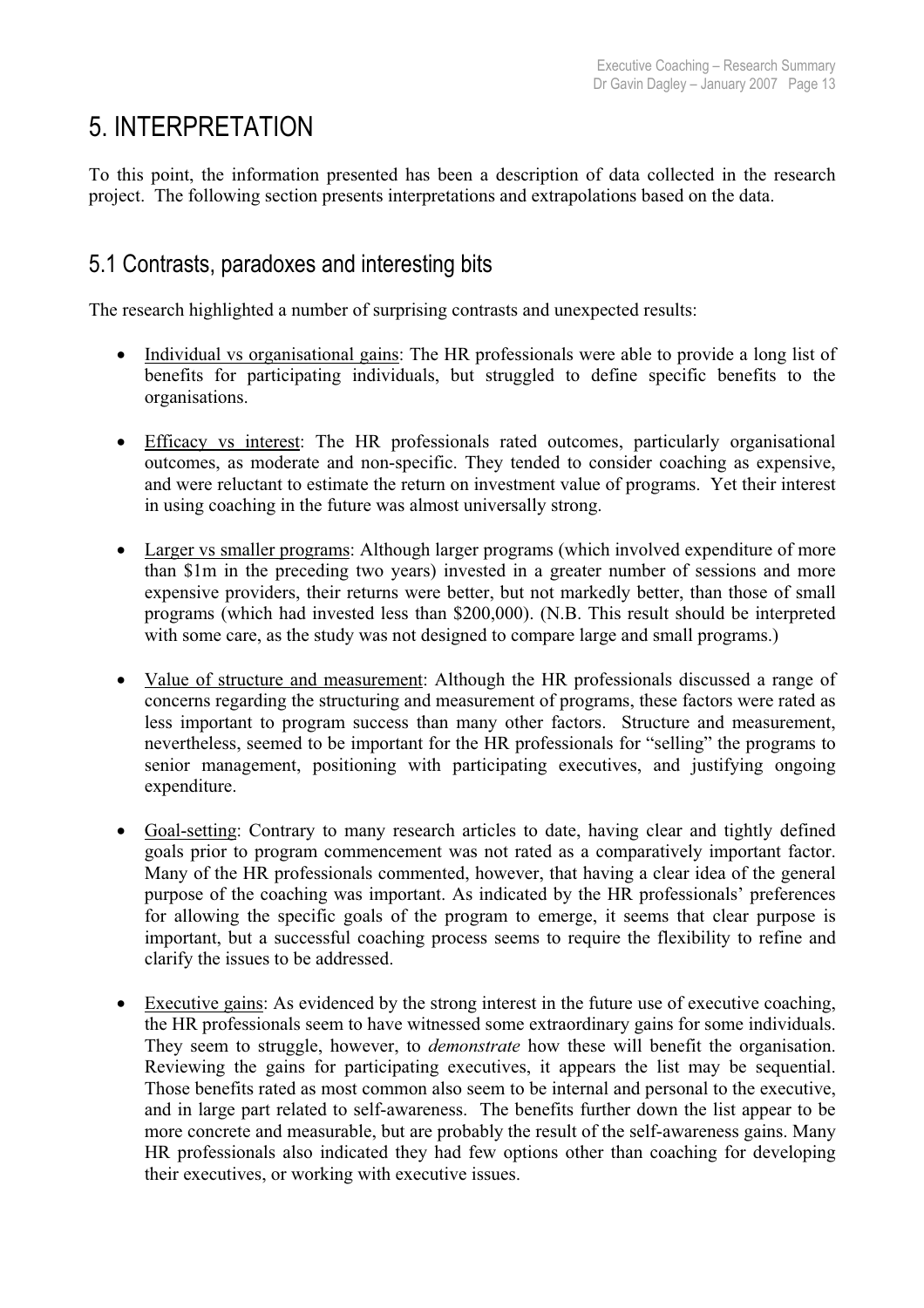# 5.2 Hypothesis

These results combined to indicate a hypothesis about the conditions in which the very best coaching seems to function:



# 5.3 The real world

HR practitioners operate in a difficult environment. In attempting to introduce a coaching program, HR professionals are confronted with what looks like a "wild West" industry. In addition, they are under considerable pressure to provide measurable outcomes, not least of all to justify expenditure and to compete for resources.

The ability to demonstrate financial returns on executive coaching is affected by a number of factors:



- Complexity and uncertainty  $-$  a large number of factors influence results, and there are few guarantees for outcomes.
- **Pressure for structure not only** are there organisational pressures for measurement and structure in executive coaching, but the coaching industry itself is moving towards commoditisation as a way of providing quality assurance, and a saleable product. These structured approaches emphasise the same variables that the HR professionals valued least when considering effective programs.

 Individual versus organisational benefits – the HR professionals had difficulty tying individual gain to performance gain and

organisational gain.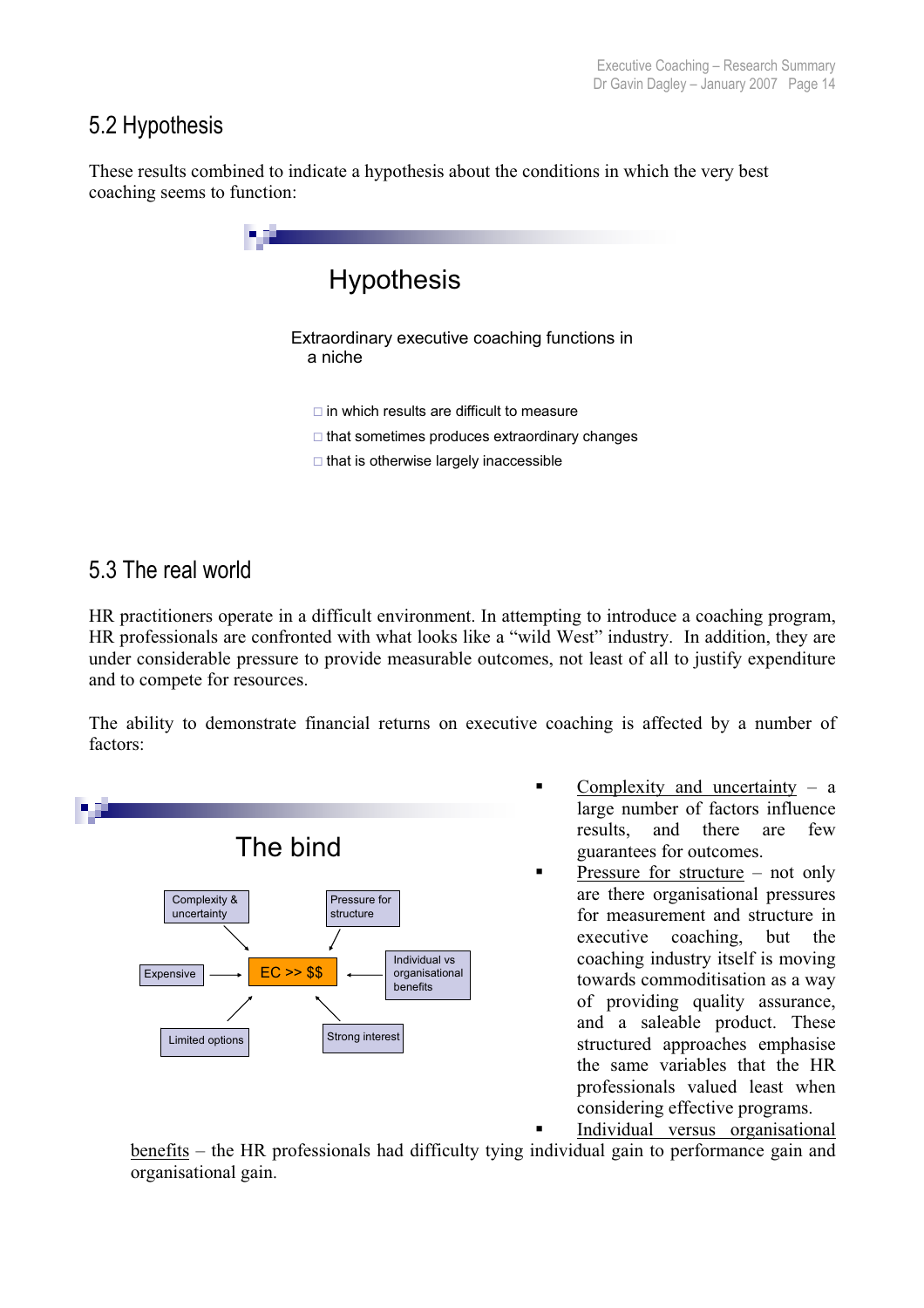- Strong interest the HR professionals had strong interest in using executive coaching in the future – presumably because they had experienced valuable outcomes from their programs.
- Limited options the HR professionals indicated they had few other options for intervention with executives.
- Expensive coaching is seen as an expensive option.

# 5.4 Organising the factors

In order to make sense of the large number of factors that affected executive coaching outcomes, the list was sorted from most to least important, and coded under six headings:

- $\bullet$  the coach,
- the relationship between coach and executive,
- $\bullet$  delivery and structuring,
- the organisational environment,
- $\bullet$  the participating executive, and
- measurement.

|                      | coach | relationship | delivery | environment | participant | measurement |
|----------------------|-------|--------------|----------|-------------|-------------|-------------|
| skilled coaches      |       |              |          |             |             |             |
| rapport              |       |              |          |             |             |             |
| confidentiality      |       |              |          |             |             |             |
| snr mgmt support     |       |              |          |             |             |             |
| exec engagement      |       |              |          |             |             |             |
| other ethics         |       |              |          |             |             |             |
| matching             |       |              |          |             |             |             |
| spnsr support        |       |              |          |             |             |             |
| flexibility          |       |              |          |             |             |             |
| coach sel'n procs    |       |              |          |             |             |             |
| exec selection       |       |              |          |             |             |             |
| range of coaches     |       |              |          |             |             |             |
| informal review      |       |              |          |             |             |             |
| clear goals          |       |              |          |             |             |             |
| spsr inv'd in review |       |              |          |             |             |             |
| 6 mth f/up           |       |              |          |             |             |             |
| part choice of cch   |       |              |          |             |             |             |
| formal meas'ment     |       |              |          |             |             |             |
| std structure        |       |              |          |             |             |             |
| psychometrics        |       |              |          |             |             |             |
| prestn of EC results |       |              |          |             |             |             |
| std model            |       |              |          |             |             |             |

The HR professionals rated all factors related to *measurement*, and the factors related to *delivery and structure* except ethical matters and flexibility, in the bottom half of the list of factors that predicted executive coaching program success.

# What makes FC effective?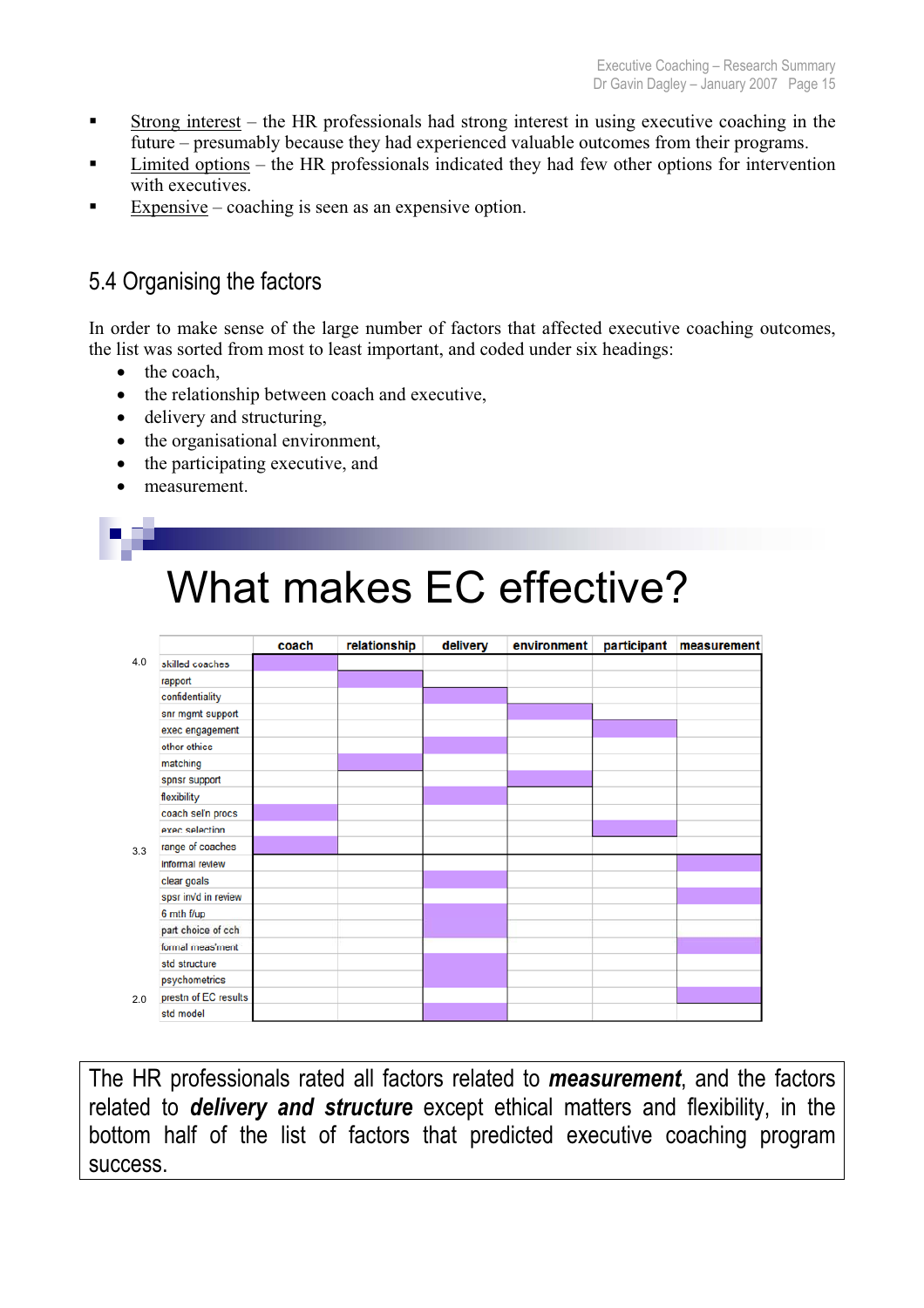# 5.5 Theoretical model

The following model presents an interpretation of how the factors predicting executive coaching success interact in achieving coaching outcomes.



The strongest predictors of success were factors related to the executives, the coaches, the environment, and the coaching relationship. Drawing on research from psychotherapy, it seems likely that the influence from any of these factors on individual development will be mediated through the coaching relationship.

Environment coach may be ineffective in helping an executive if either the executive or the environment is not supportive of the program. The effects of this lack of support are likely to surface in the coaching relationship.

Delivery structures, although considered less important for program outcomes, can nevertheless both limit the program success, and have an influence on the extent of measurement and reporting that is possible.

For example,

- if discussions between coach and executive are not confidential,
- $\bullet$  if there is little flexibility in the delivery of coaching services,
- if the program is too short, or
- if the program has no general direction or goal,

then it is unlikely that even an excellent working relationship will generate the sorts of outcomes that could be expected if those impediments were not present.

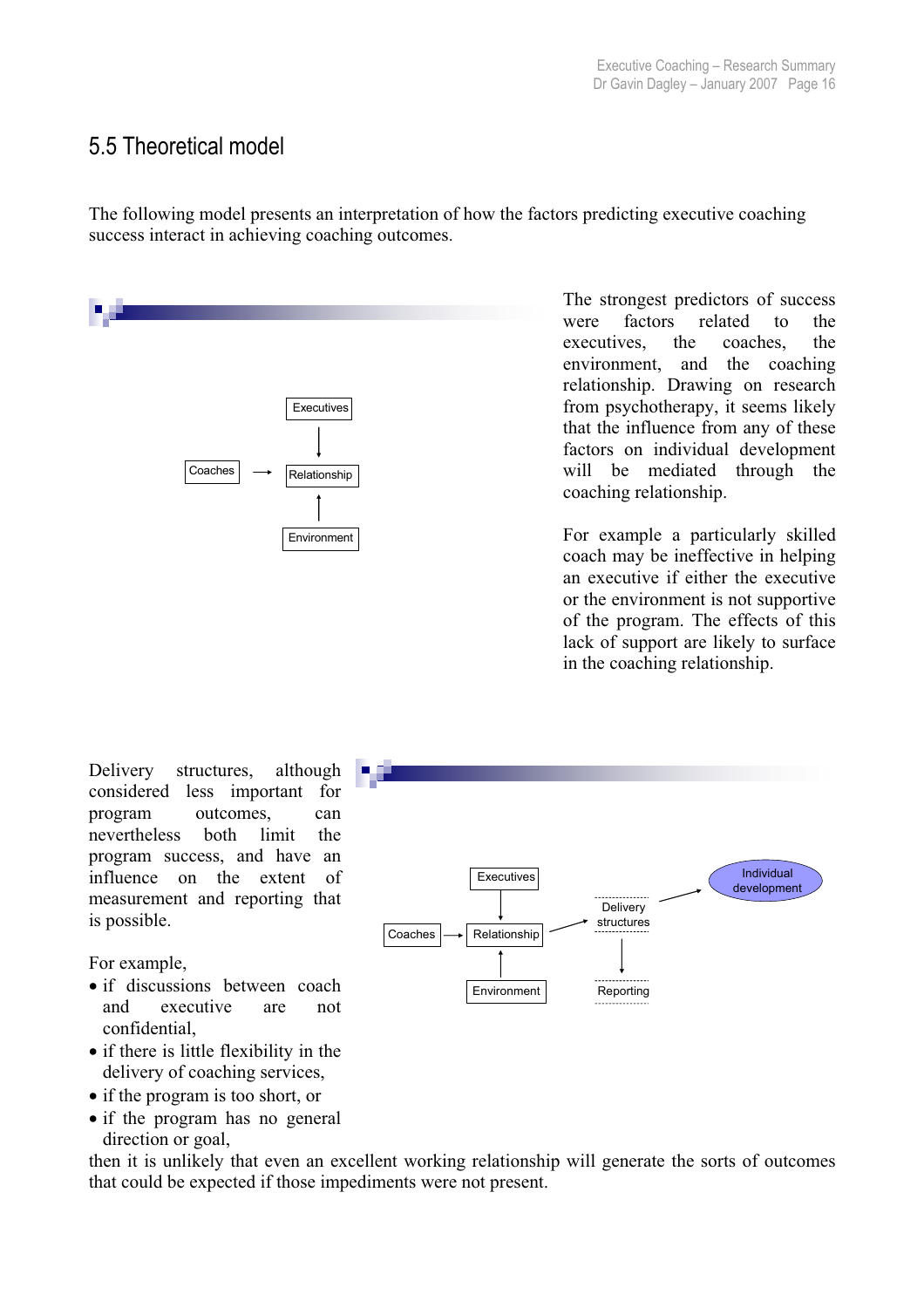

All organisational benefits from executive coaching are derived from the individual development of the executive. The benefits to the organisation, nevertheless, influence the environment in which future coaching is delivered. The measurement and reporting of those benefits is an important moderator of the link between the benefits to the organisation and the environment in which coaching exists. Likewise, less formal feedback mechanisms will influence the perceptions of future participating executives.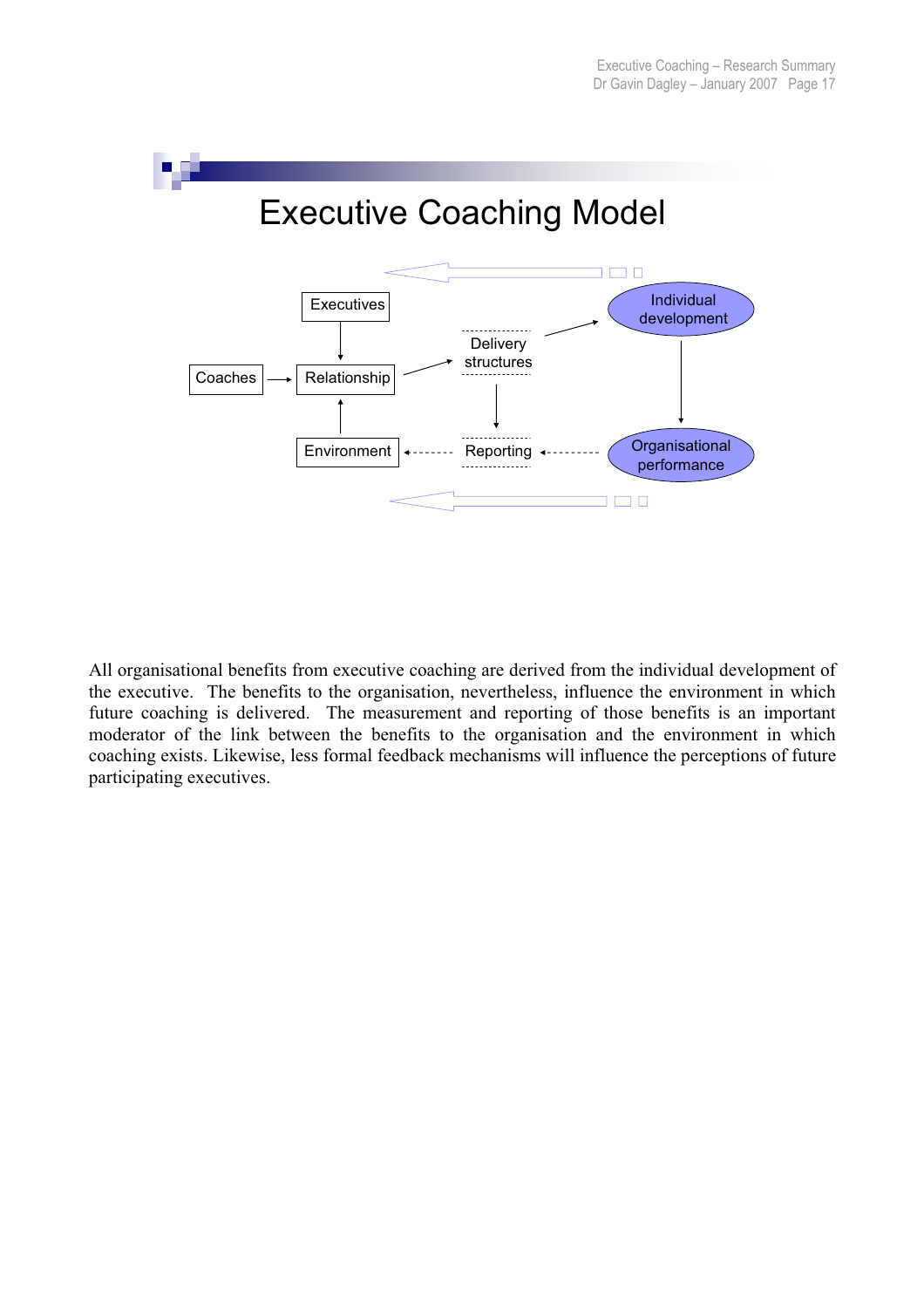# Appendix: UNSOLICITED ADVICE FOR APPLIED PRACTICE: A BULLET-POINT SUMMARY

The following is a brief summary, drawn from the research, of factors to consider when initiating an executive coaching program.

# A.1 Successful program foundations

Some key foundational assumptions seem to underpin successful programs:

- Senior leaders hold an explicit **conviction** that development of senior talent will necessarily benefit the business despite the difficulty in isolating and measuring outcomes.
- Program advocates recognise that **tension** exists between the organisational demand for measurable results and the need for flexible, highly personal, and confidential approaches for individual program success – and that this tension will need to be actively managed.



- **Method** executive coaching is selected as the intervention of choice for sound and explicit reasons. Important considerations include:
	- o environmental considerations including cultural factors related to secrecy, responsibility, communication, and feedback,
	- o the available time, both to achieve results, and the amount of time the executive can invest in the program,
	- o clear understanding of whether the issues are skills-based, or matters of inclination, motivation, or attitude,
	- o consideration of any hidden agendas,
	- o the level of senior management support including how much they understand about coaching, and how they might interpret coaching if it were for them,
	- o cost, and
	- o consideration of other intervention options.

# A.2 Complexity

There are multiple factors that influence outcomes –

- executive selection, preparation, and expectation-setting,
- careful positioning with senior management, and management of the environment,
- highly skilled and credible coaches,
- structures for delivery, and
- measurement and reporting.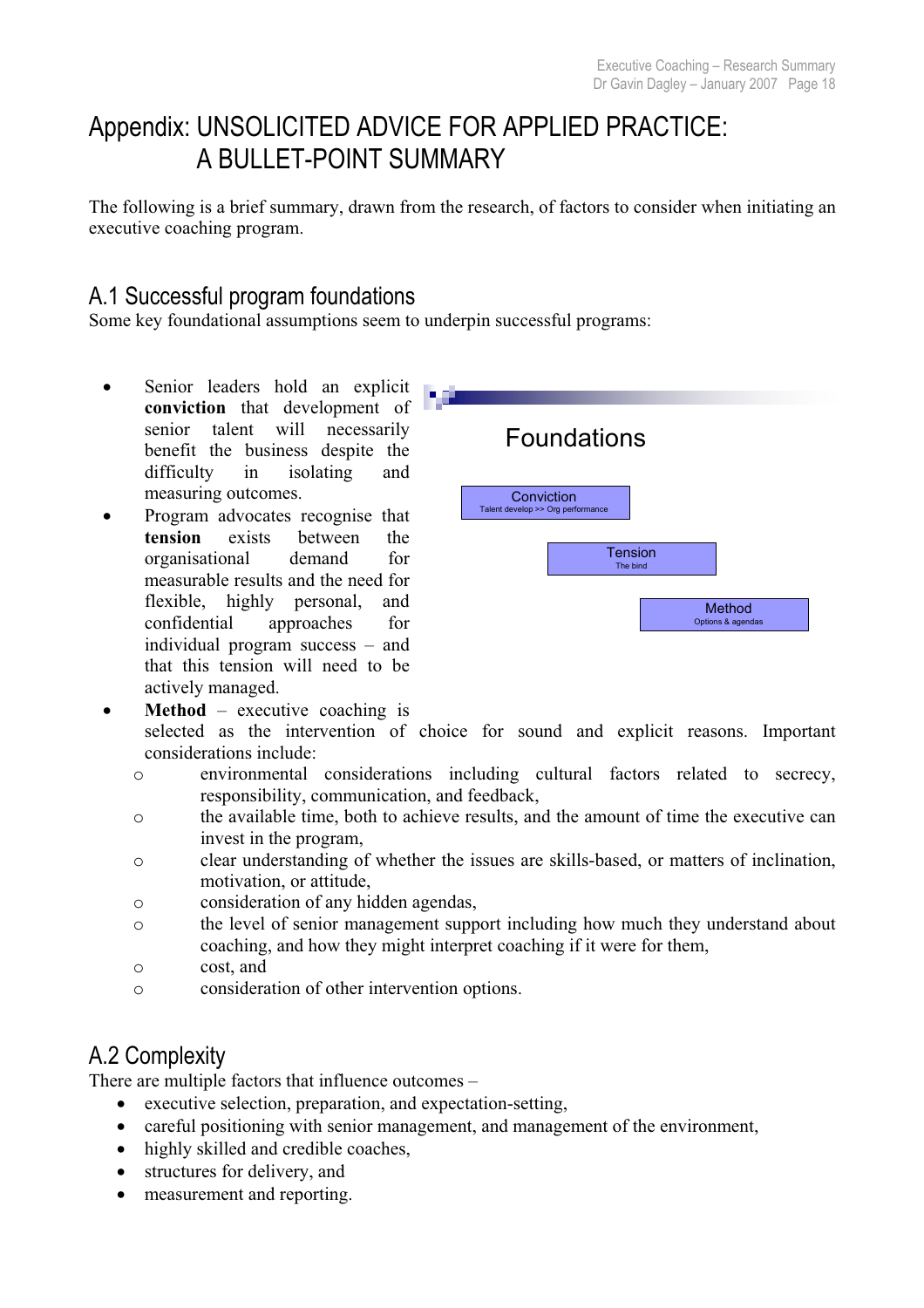# A.3 Participants

- Coaching doesn't work for everyone.
- Executive readiness and buy-in are key.
- Have clear your reasons for the work (differentiate remedial and developmental reasons).
- Mandated coaching creates a more difficult scenario for achieving successful outcomes.
- Have discussions with the executive (and the supervising manager if possible) to prepare the executive and position the coaching.
- Be clear about the level of participation required from supervising manager. If you suspect the coaching may amount to outsourcing of management responsibility, then it may be more appropriate to arrange coaching for the supervising manager.

# A.4 Environment

Positioning – organisationally and with senior executives

- Use the language of the organisation.
- $\bullet$  Establish the ground rules early and explicitly (e.g. confidentiality).
- Take account of cultural and systemic issues, including the perception of coaching in the organisation, the quality of feedback and communication, and the interpersonal style of the supervising and senior leaders.

Expectation-setting – coaching:

- $\bullet$  is necessarily personal,
- relies on individual commitment and readiness.
- is a process and, therefore, occurs over time, and
- provides few miracles change is a result of effort.

# A.5 Coaches

- Good coaches are available, but there is a broad assortment of skill levels in the industry.
- Credibility and skill are BOTH important one does not predict the other.
- Beware of coaches offering guarantees or single models.
- Get to know your coaches.
- In making a selection, remember you are choosing a person (rather than a model or an organisation).

# A.6 Coaching relationship

- Exercise care in the matching of coaches and executives.
- Consider who is best placed to make the matching decision.
- Provide an explicit "divorce clause" for the executive in case of a bad match.
- Stay in touch with executives and monitor progress.

# A.7 Structure

- $\bullet$  Give coaches sufficient scope to work flexibility seems to be important.
- Confidentiality and ethics negotiate issues explicitly and upfront; consider reporting demands in relation to the required level of confidentiality.